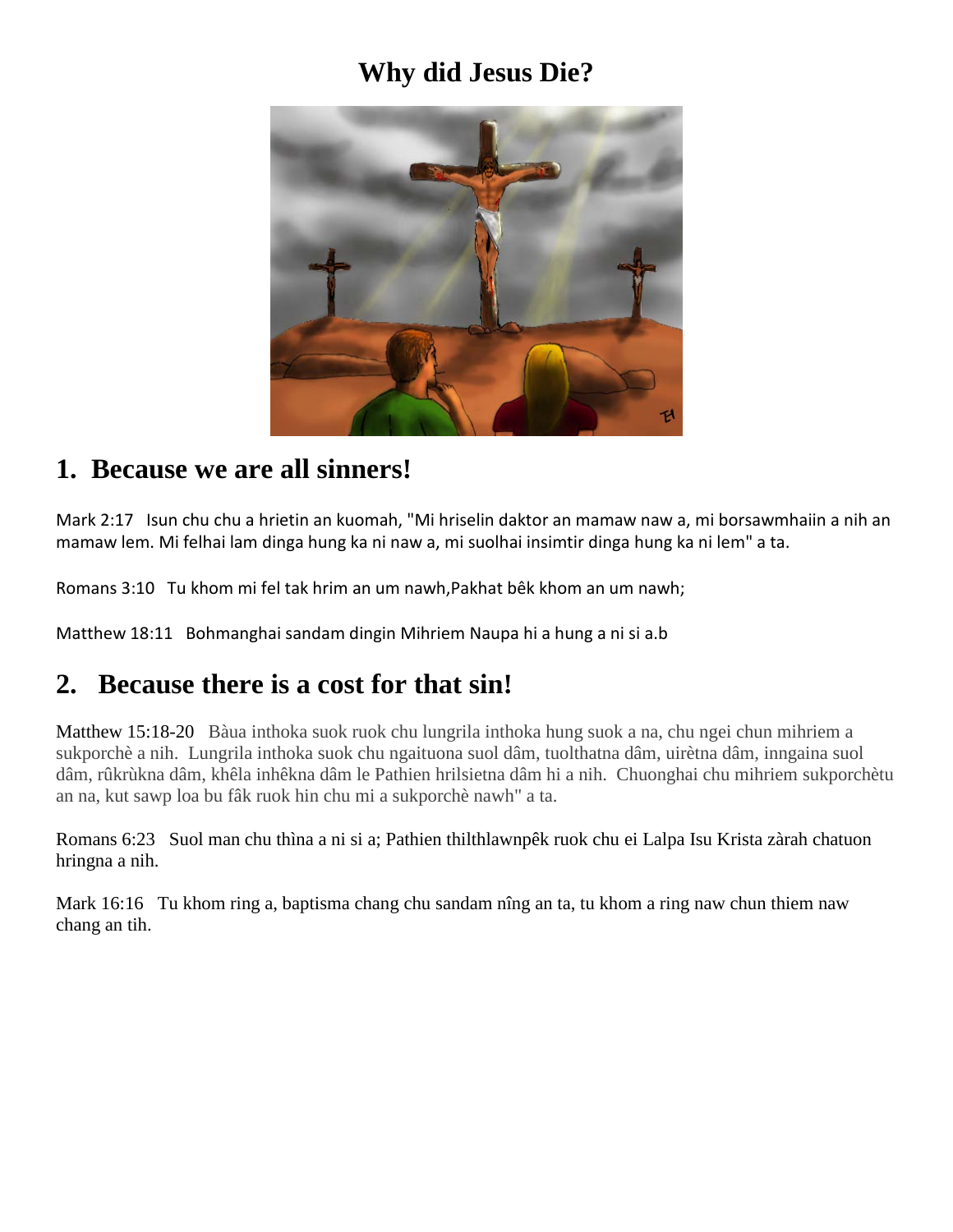

**There is a cost for that sin!**

# **3. Because Jesus died and paid for our sins on the cross!**

Matthew 1:21 Nau pasal nei a ta, a hmingah ISU i sak ding a nih; ama chun a mihai chu an suolhai laka inthokin a sandam ding a ni si a" a ta.

Romans 5:8 Pathienin a mi hmangaizie a suklang dàn ruok chu, mi suol ei la ni zing laia ei ta dinga Krista a hung thi el kha a nih!

John 3:16 "Pathienin khawvel a hmangai êm leiin a Naupa khat nei sun chu a pêk a, ama ring taphot chu bohmang loa chatuon hringna an nei lemna dingin.

Matthew 18:11 Bohmanghai sandam dingin Mihriem Naupa hi a hung a ni si a.b

#### **4. Salvation is a free gift, not by good works. You must take God's word for it, and trust Jesus alone!**

Acts 4:12 Tu dang kuoma khom sandamna a um nawh; vàn khup hnuoia mihriem hming sak lai mi sandam thei hming dang hrim hrim a um nawh" a ta.

Ephesians 2:8-9 Lunginsietna zàra ringnaa sandam in nih, chu chu nangni thaw suok a ni naw a, Pathien thilthlawnpêk a nih.a Thilthaw lei a ni nawh, ni sien chu miin uongpui an tih.

Titus 3:5 einin thil ei thaw that lei ni loin, a lunginsietna lei chauhin a mi sandam tah a, siem tharna tuiah mi phûmin Thlarau Thienghlimin a mi'n cher thar a.

# **5. We must put our faith and trust in Christ alone!**

Mark 9:23 Isun a kuomah, " I thei chun i ti maw? A ringtu ta ding chun iengkim hi thaw thei vong a nih" a ta.

Mark 1:15 "Hun chu a hung tlung tah. Pathien ram khom a hnâi tah. Sim unla, Chanchin Tha hi ring ro" a ta.